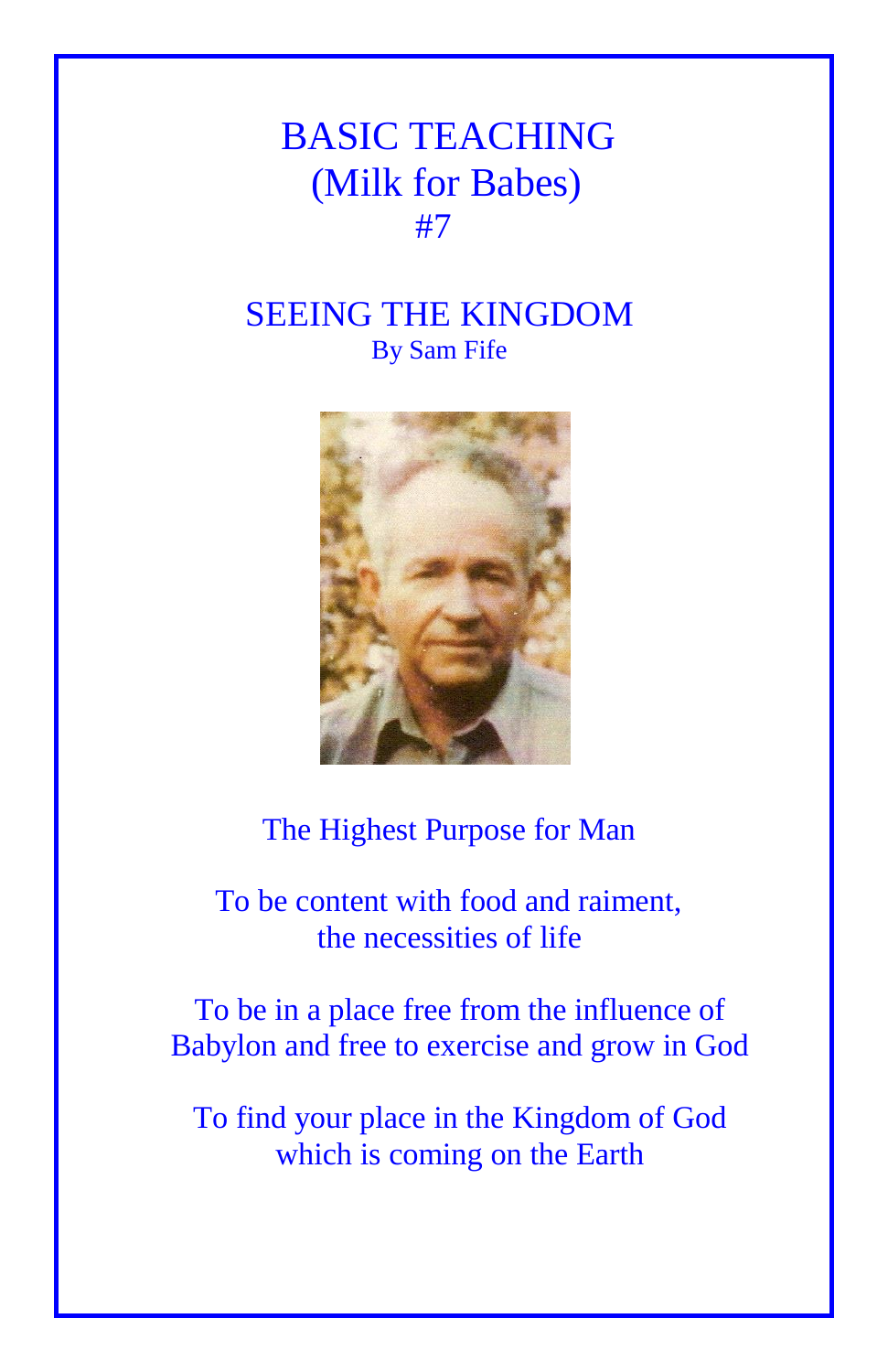Joh 3:1 There was a man of the Pharisees, named Nicodemus, a ruler of the Jews: 2 The same came to Jesus by night, and said unto him, Rabbi, we know that thou art a teacher come from God: for no man can do these miracles that thou doest, except God be with him. 3 Jesus answered and said unto him, Verily, verily, I say unto thee, Except a man be born again, he cannot see the kingdom of God. 4 Nicodemus saith unto him, How can a man be born when he is old? can he enter the second time into his mother's womb, and be born? 5 Jesus answered, Verily, verily, I say unto thee, Except a man be born of water and *of* the Spirit, he cannot enter into the kingdom of God. 6 That which is born of the flesh is flesh; and that which is born of the Spirit is spirit. 7 Marvel not that I said unto thee, Ye must be born again. 8 The wind bloweth where it listeth, and thou hearest the sound thereof, but canst not tell whence it cometh, and whither it goeth: so is every one that is born of the Spirit. 9 Nicodemus answered and said unto him, How can these things be? 10 Jesus answered and said unto him, Art thou a master of Israel, and knowest not these things?

 This man Nicodemus came to Jesus by night. He was a good man. The Bible says he was a ruler of the Jews. That means that he was a priest, a preacher, a teacher in the church of God, Israel was the only church God had at that time.

This Nicodemus was not like some of the other priests in Jerusalem, the Scribes and Pharisees. He did not ridicule Jesus. He was not following just a formalistic brand of religion. He was sincere in his heart. He recognized that Jesus was sent by God by the miracles He did, He believed in the Bible, God's word and was teaching it to the best of his ability. He was living up to the revelation God had given at that time. The only problem was, although he recognized Jesus was sent from God, he could not see the real purpose for which Jesus had come. Jesus was continually speaking in the spiritual, and Nicodemus being yet carnal, yet walking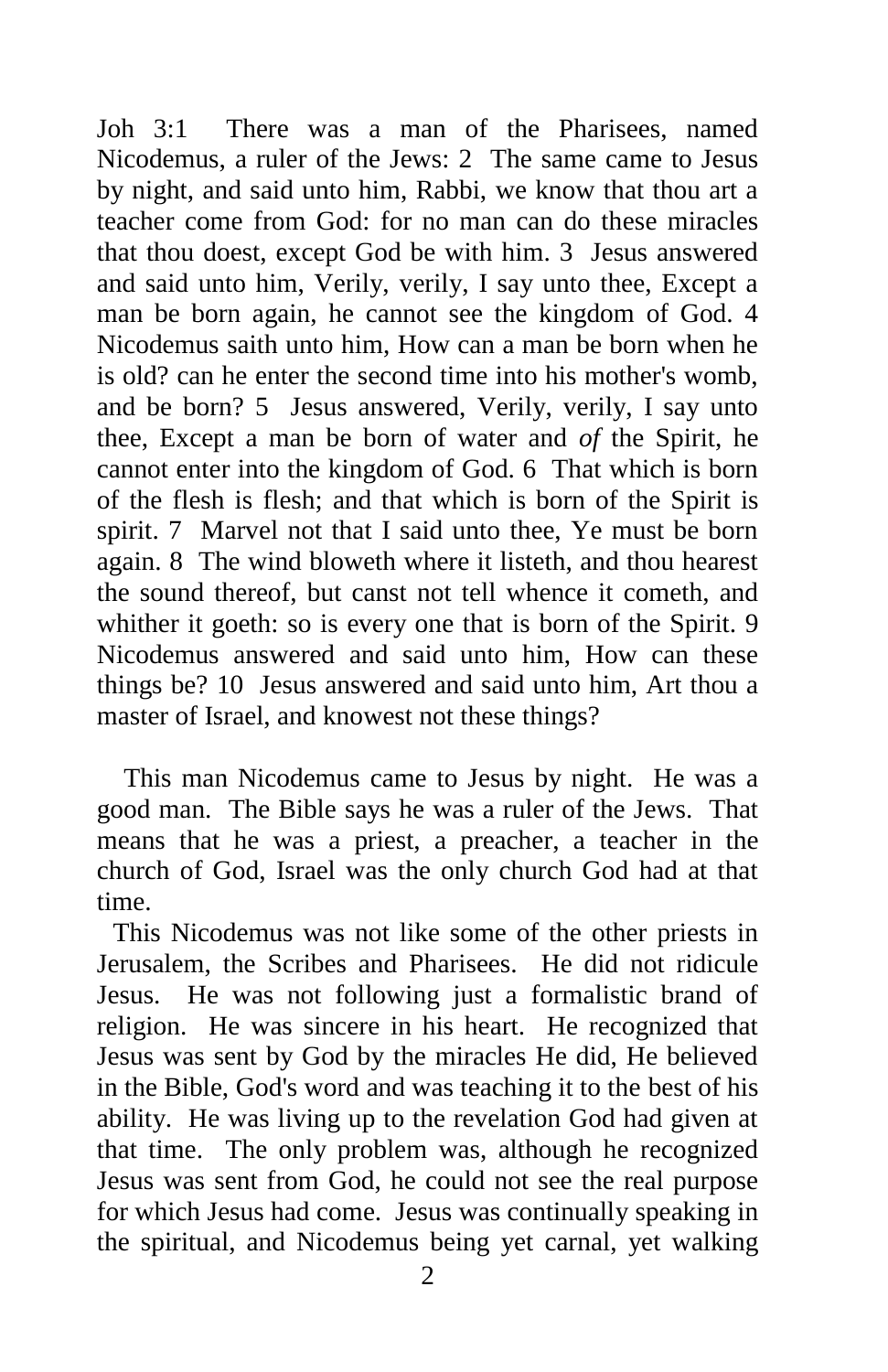the fleshly way and literal letter of the word, could not see the kingdom of God Jesus was setting up.

Jesus said to him, "Except a man be born again, he cannot see the kingdom of God." In our day the church has put great stress on the first few words of Jesus' statement, the fact that you must be born again. However, this is not the important truth that Jesus was trying to get over here. Jesus was not placing the emphasis on being born again although that is necessary. He was placing the emphasis on seeing the kingdom of God. The important thing is to see the kingdom of God. Being born again is a step toward the primary purpose of seeing the kingdom of God, and entering into the kingdom of God.

The first thing we need to understand is that the kingdom of God and the kingdom of Heaven is the same thing. Matthew called it the kingdom of Heaven when writing to the Jews. Luke and John called it the kingdom of God. This kingdom is not the place Heaven. Ninety per cent of the Christians today who

have read this phrase think that it is referring to some far off place called Heaven where they will go when they die or when Jesus comes back. This is far from the truth. The kingdom of God Jesus was speaking about is the invisible spiritual kingdom which God is setting up right here on earth. This is the kingdom Jesus was speaking about in the Lord's prayer when He said for us to pray for God's kingdom to come and God's will to be done here on earth as it is in the heavenly realm

 In the book of Daniel God prophesied of the kingdom He would set up. Daniel 2 tells us that once King Nebuchadnezzar of the Babylonian Empire had a dream. When he woke the next morning he could not remember the dream and was troubled. He called his wise men together and asked them to tell him what he had dreamed and the interpretation. Of course, none could do it. They proclaimed the thing to be impossible. The king said that if they did not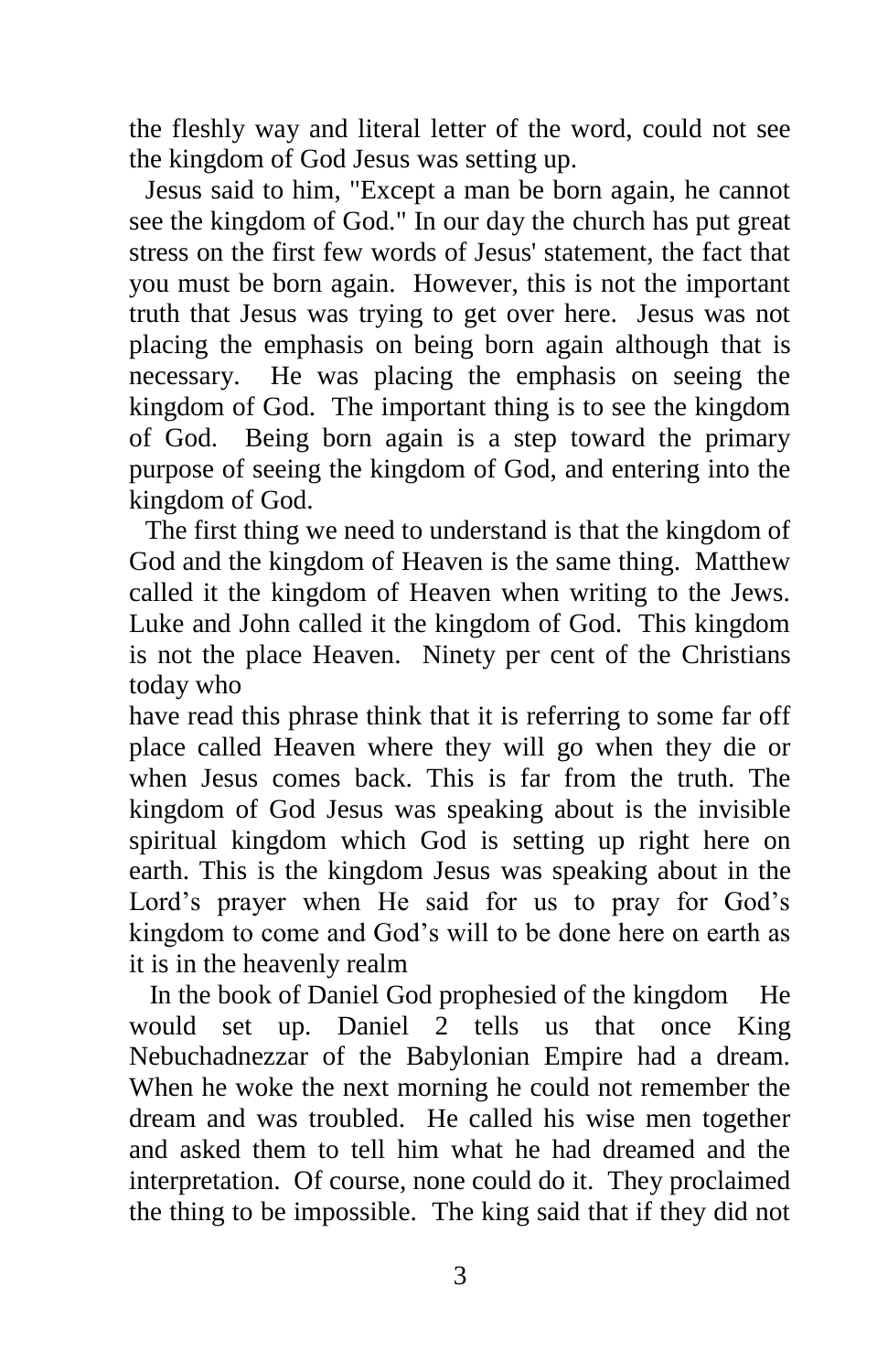tell him the dream and interpretation, all the wise men in the kingdom would be put to death.

Because Daniel was listed as one of the wise men in the kingdom, soldiers came to arrest him. When he asked what the trouble was, the officer told him. Daniel told the officer to go back to the king and tell them to wait a little while, and he would tell the dream and the interpretation.

That night Daniel prayed to God, and He gave Daniel a vision of the dream and the interpretation. The next day Daniel told the king the dream. He said that in the dream the king had seen a great image in the form of a man. The head was of gold, the breast and arms of silver, the thighs and belly of brass, the legs of iron and his feet part of it was iron and part of clay. He said that as the king watched in the, dream, a stone cut out of a mountain without hands smote the image and it crumbled into pieces. The stone cut out without hands became a great mountain which filled the whole earth. Then Daniel interpreted the king's dream.

Daniel said that this great image represented four great world empires or governments that would rule over the world. The Babylonian Empire was the head of gold as it was the richest and most powerful of any risen kingdom. The breast and arms of silver represented another kingdom that would rise up and overthrow the Babylonian Empire. Just as silver is inferior to gold so this next kingdom would be inferior to King Nebuchadnezzar's.

Sometime after Daniel's prophecy, the Medes and the Persians joined forces and the Media-Persia Empire ruled for awhile. The thighs and belly of brass represented a third kingdom which would overthrow the Media-Persia Empire and rule for awhile. This was fulfilled as after the Media-Persia Empire, Alexander the Great gained control over the people of Greece. He rose up with his armies and swept across the world conquering the other kingdoms.

The iron and clay kingdom represented a kingdom that would overthrow the brass kingdom. It would be very strong as of iron. The kingdom of Alexander the Great was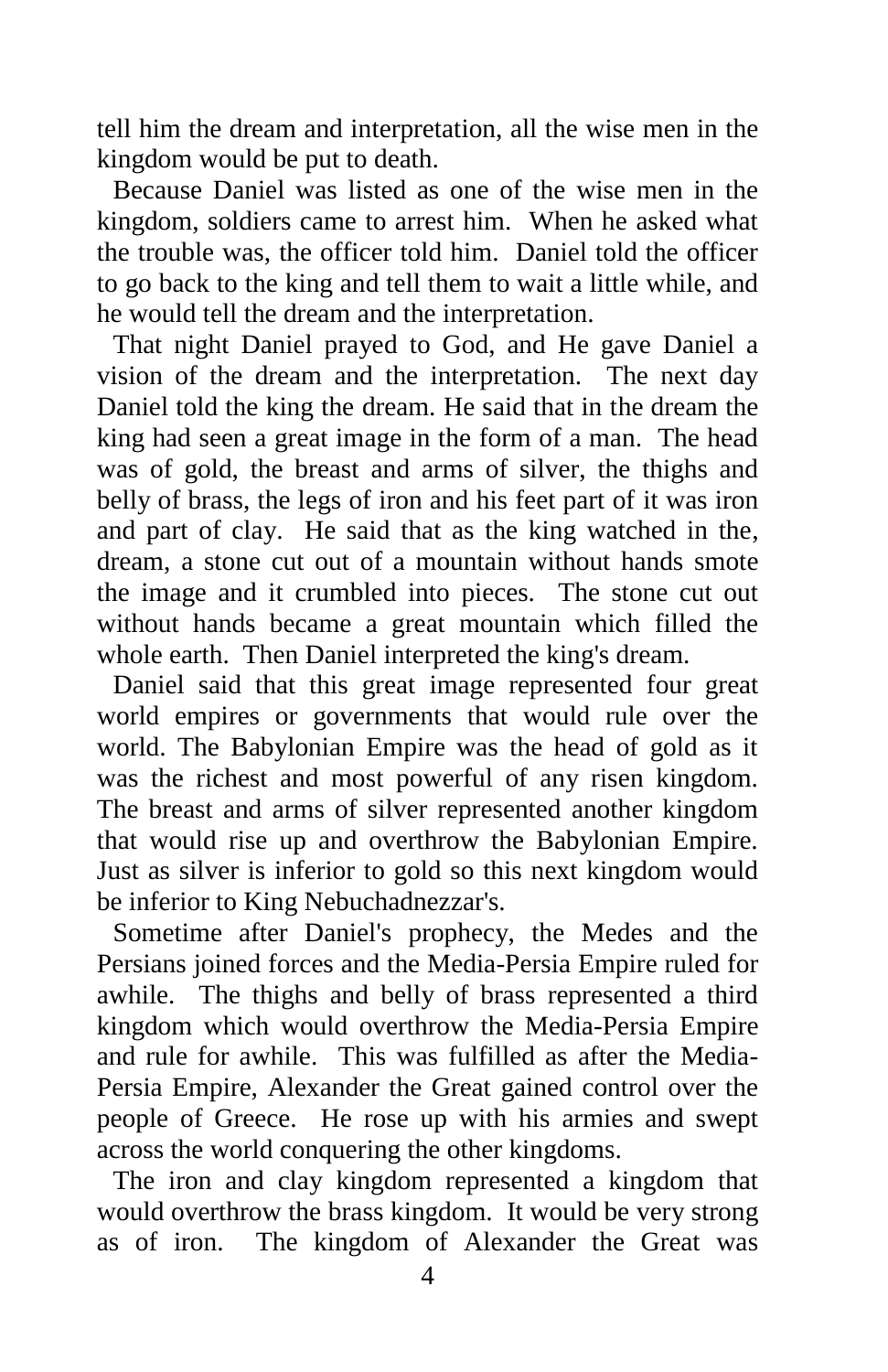overthrown by the Roman Empire. So the fourth part of the image was fulfilled by the Roman Empire which ruled the world.

The Roman Empire was the strongest that had ever risen. The fact that this kingdom, was of iron and clay was for a very definite reason. When the Romans conquered the world, they did not do it as Alexander had by sweeping with his armies crushing every opposing nation. The Romans were more democratic. They would say we are going to conquer and win. If you join us, you will be a part of the Roman Empire. If you refuse to do so, we will crush you anyway, and you will become a slave nation. Therefore, they joined them. The Roman Empire was not made up of one people like the Greeks but of many nations symbolizing iron and clay mixed.

The important thing in our study is that Daniel told the king in the dream that there was a stone cut without hands that would smite the image, and it would crumble. The stone cut without hands would become a great mountain and would fill all the earth. When interpreting this part of the dream, Daniel said and that in the days of the iron and clay kingdom, the Roman Empire, the God of Heaven would set up a kingdom in the earth which would stand forever. He said this kingdom would not be left in the hands of others, but would be ruled over by God. This kingdom would break all the other kingdoms in pieces and would stand forever. "And in the days of these kings shall the God of heaven set up a kingdom, which shall never be destroyed: and the kingdom shall not be left to the other people, but it shall break in pieces and consume all these kingdoms, and it shall stand for ever." Daniel 2:44.

The stone cut out of the mountain without hands was Jesus, born of a virgin without an earthly father. Jesus is the chief cornerstone in God's great kingdom that He is building. It was 'cut out without hands' in the sense that earthly human hands had nothing to do with His birth, with His coming into the world.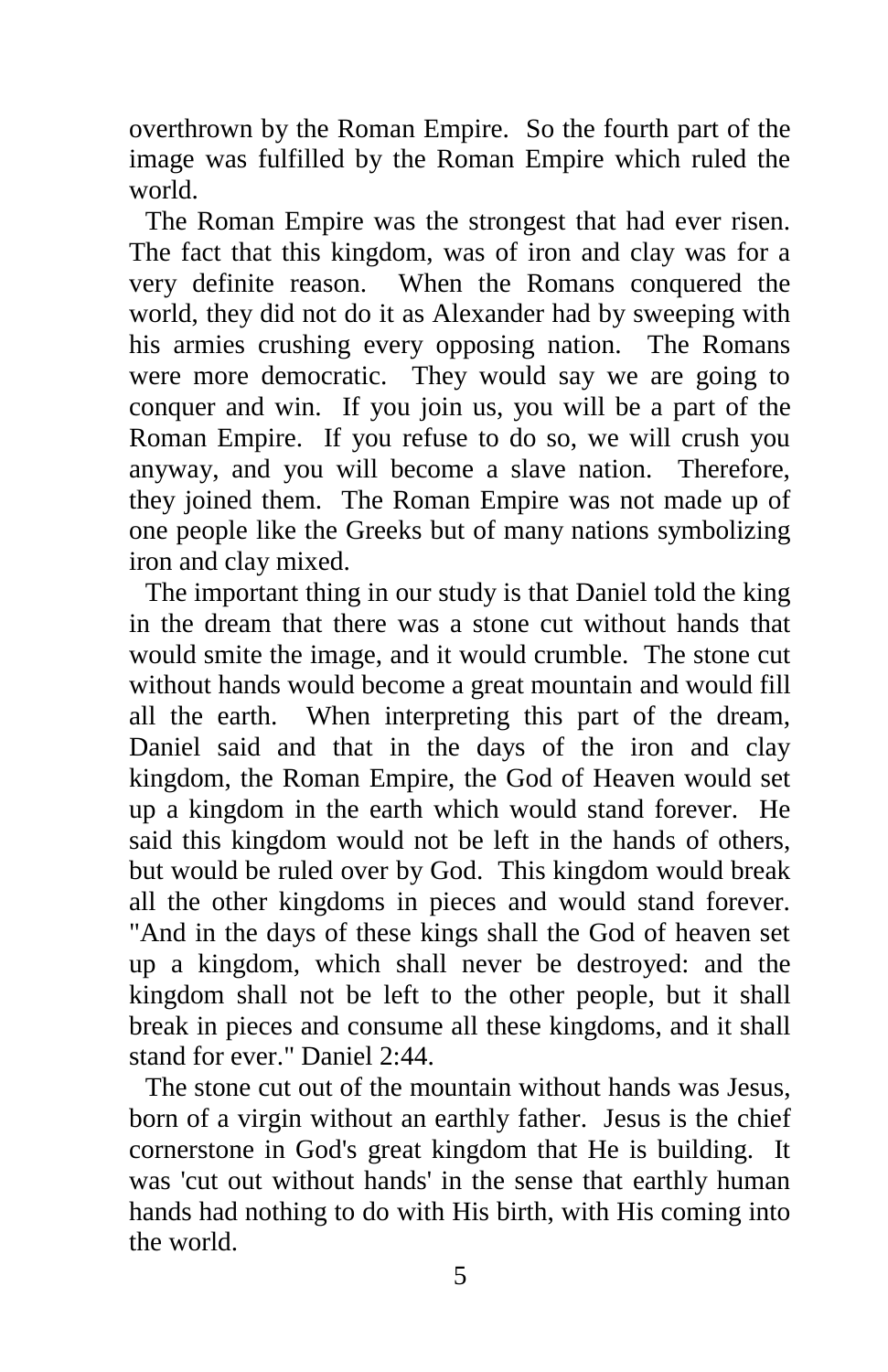Jesus Christ came. The fact that the stone cut out without hands smote the image and it crumbled signifies that Jesus, with His coming, would completely destroy the system of one world empire ruling over the world.

Jesus came in the days of the iron-clay kingdom. History makes it very clear that it was Jesus and the Christianity that He established in the world that caused the Roman Empire to crumble. The Romans gained great power and rulership over the world by the fact that they were so cruel and unmerciful.

Wherever they found resistance in any manner, they quickly stamped it out. As the Spirit of God began to move in the earth, the apostles went forth with the gospel of Jesus Christ. Christianity began to leaven the Roman Empire, and not many years after that the Roman Empire became Christian. The gospel of love and peace has overruled the gospel of cruelty and power. The Roman Empire lost its strength and crumbled, smitten by Jesus the Son of God, just as Nebuchadnezzar saw Him smite the image. The whole system of world empires crumbled.

Since that time no world empire has ever ruled the world. Napoleon tried, and he failed. Hitler tried, and he failed. Every other government that seeks to overrule the world, every other instrument that Satan gets hold of and tries to rule the world is going to fail as Jesus Christ, the stone cut without hands, has smitten the image. In doing so Jesus Christ set up the kingdom which was spoken by Daniel, the kingdom that would not be left to other people but would be ruled over by God Himself, the kingdom that would become a great mountain and rule the world. The kingdom spoken of by Daniel is the kingdom of God or kingdom of Heaven which Jesus set up when He came. This is the same kingdom of God Jesus was speaking of to Nicodemus when He said, "Except a man be born again, he cannot see the kingdom of God." That was Nicodemus' real problem. He could not see the kingdom of God. He believed in the Bible, God's Word. He believed in the prophets, and like every other good Jew, he was waiting for the kingdom spoken by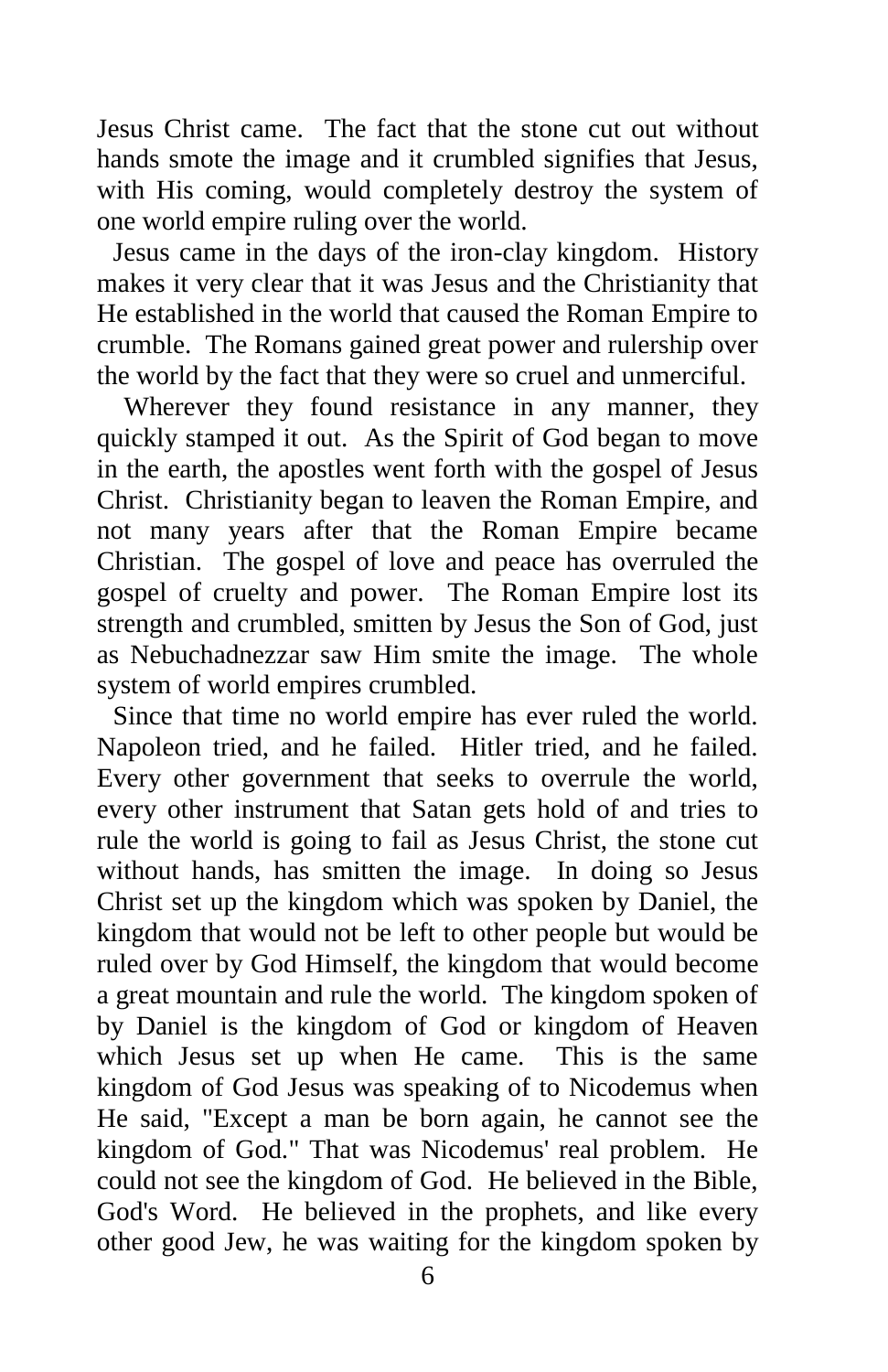Daniel. He believed the stone cut out of the mountain without hands was a prophecy of the Messiah. The Jews had been waiting for centuries for the words of the prophet to be fulfilled. They were expecting the Messiah to come and smite all the world's enemies and for God to set up a kingdom that would stand forever.

The kingdom had come as Nicodemus stood talking to Jesus that night, but he could not see it and for a very good reason as we brought out early in this study. Nicodemus and every other Jew was expecting a carnal, literal, visible, physical, political kingdom and the kingdom that Jesus set up was a spiritual kingdom.

Therefore, they could not see it. Let me emphasize again, the Jews were all waiting and longing for the Messiah to come. They were expecting Him to set up a kingdom on earth, but they did not expect Him to do it as He did. They were expecting the Messiah to come down with great flashing power and literally and physically smite the ruling world government as the stone smote the image. They expected Him to gather a great army and with great supernatural power overthrow the Roman Empire then set up a visible political kingdom here on earth with the Messiah sitting on a visible literal throne and rule with the Jews beside Him.

The reason the Jews expected the Messiah to set up a carnal, fleshly, physical kingdom is because they were carnal, fleshly people. The carnal, literal and fleshly terms are the only terms in which they could think. Now Jesus had come, and the kingdom had come. It was not a carnal, visible, physical kingdom operating on carnal, visible, physical laws. It was an invisible spiritual kingdom operating on spiritual laws. Jesus set up this kingdom by spending three years of His ministry teaching the people the spiritual laws of the kingdom. Then He died on Calvary's cross, shed His blood to atone for our sins to make us clean vessels so that the Holy Spirit could enter into us and dwell in us. He could rule over each of us sitting on the throne of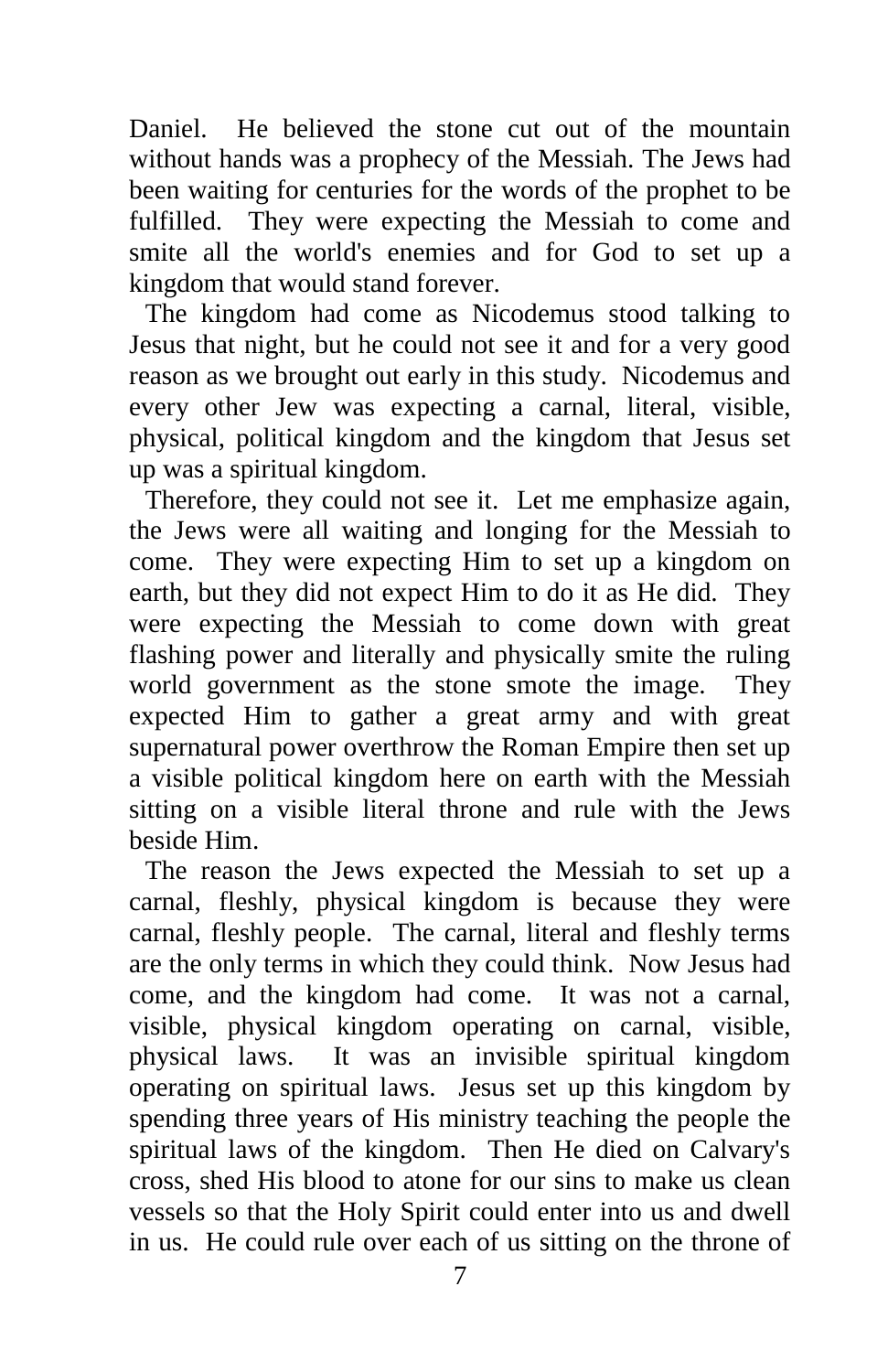our hearts as our king. As each one accepts Jesus and his atoning blood, His Holy Spirit enters us, dwells within us and rules within our hearts and each one with our king ruling invisible are welded together into one body, making up the kingdom of God on earth.

 For over 1900 years people have been accepting Jesus as their Saviour. He enters into their hearts, and they become citizens of the kingdom of God with our King ruling over us. Not from the outside on a visible throne but on the inside. We have on earth an invisible spiritual kingdom of God.

A political kingdom on earth operates on political laws made by the government. These are laws which all men can see. They we written for all to see. The kingdom of God being spiritual operates on invisible spiritual laws which can only be seen with the spiritual eye and when they are revealed by the Spirit of God. The kingdom as Jesus made clear to Nicodemus can only be seen when the Spirit of God births us again from a carnal being into a spiritual being so that he can reveal to us the kingdom.

When Jesus spent His three year ministry on earth, He was teaching spiritual laws by which the kingdom blessings come to us. Jesus said, "That whosoever shall say unto this mountain, be thou removed, and be cast into the sea: and shall not doubt in his heart, but shall believe that those things which he saith shall come to pass; he shall have whatsoever he saith." He was not revealing a promise which originated with Jesus Himself. He was revealing and unveiling God's law of faith which has been since the foundation of the world. God created the earth and instituted many divine laws. There are physical laws, technical laws, medicinal laws and spiritual laws.

The reason doctors can help to get people well is simply because they have discovered divine laws of God which were since time began. There is a law which says if one kidney stops working, the doctor can remove it. The other kidney will take up the function, and the person can live normally. The doctors did not make this true, but only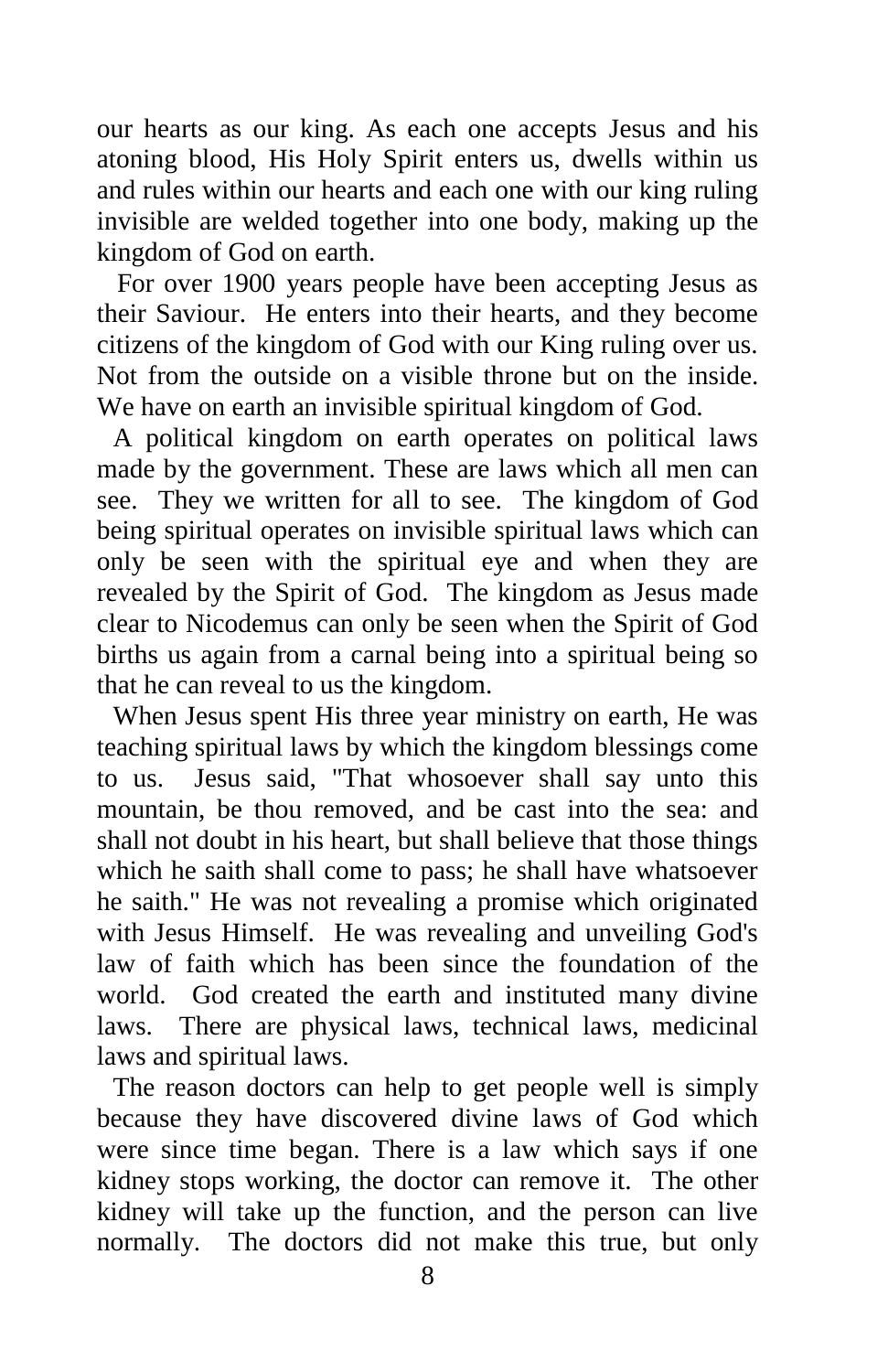discovered that it was true. It is a law of God. Another kind of law says if you inject a certain drug in the blood stream, the nervous system will react in a certain way and pain will stop. Again the doctors did not make this true, but only discovered that it was true and has been true. It is another law of God and has been since time began. Sixty years ago the Wright brothers flew a plane over the Carolinas. They did it because they discovered a law of God which says if a propeller turns a certain number of revolutions the plane will stay in the air. They did not make this true, it was a law of God since the foundation of the world.

God's highest law is the law that Jesus revealed. The law of faith says whatever you believe and pray to God doubting not that it will come to pass, even to the moving of a mountain, it shall be done. Jesus did not make this true but only revealed that it was true and had been true since the time began waiting for the Son of God to come to earth and reveal it.

The law of faith is God's highest law because it is all inclusive. Mark 11:24 "What things so ever ye desire, when ye pray, believe that ye receive them and ye shall have them." The drug law can only stop pain. The kidney law can only stop kidney trouble. The law of faith can stop the pain, heal the kidney, and make airplanes fly. God's law of faith supersedes and overrules all the lesser ones.

Remember the story of Peter walking on the water to Jesus. The reason Peter could walk upon that water is because Jesus had taught him faith. As he saw Jesus walking on the water, he we inspired to meet the conditions of God's highest law, the law of faith. There was another law of God that said he would sink when he stepped on the water. This is a lesser law, the law of gravity. The law of faith superseded all of God's lesser laws just as the Supreme Court in our land can overrule our lesser courts. Peter walked on the water. When he saw the wind boisterous her became afraid, and fear replaced faith in his heart. No longer was he meeting God's condition for His law of faith, and he began to sink.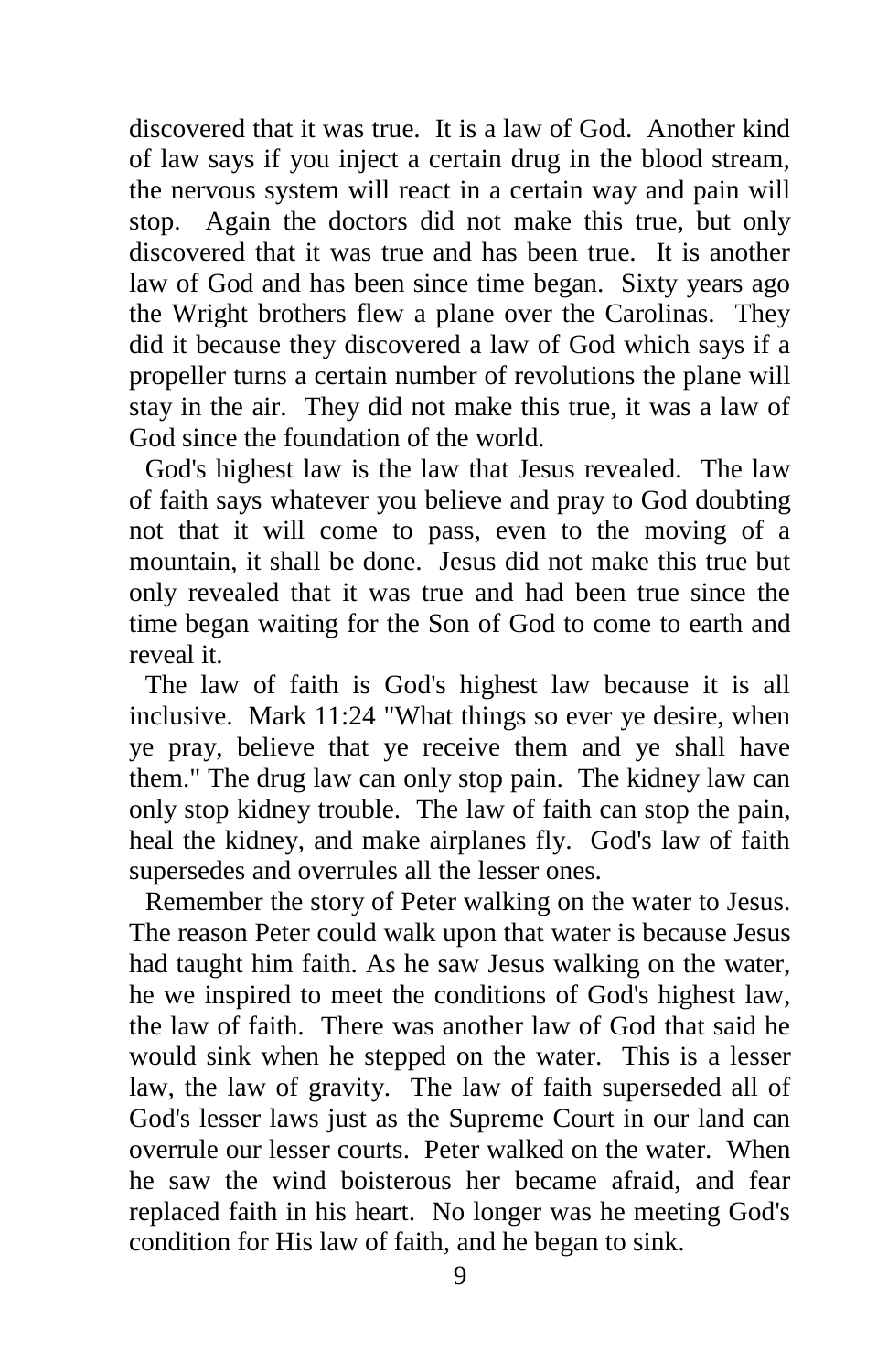So here we have an illustrated example of Jesus teaching the spiritual laws by which the kingdom was to operate. His highest teaching was the law of faith. All the other teachings He gave were simply the revelation of the lesser laws of God.

When we walk and live in them meeting their conditions they enable us to attain to God's law of faith and experience the blessings of the kingdom, healing, miracles, even the moving of mountains.

When He said, "Blessed are the poor in spirit: for theirs is the kingdom of heaven." (Matt. 5:3) He was teaching the lesser laws of the kingdom. They are step ladders to the law of faith. When He said to walk in love, and turn the other cheek, He was revealing the lesser laws. All of His other teachings or commandments are simply the revelation of the spiritual laws by which the kingdom of God operates leading up to attaining the law of faith. Just as you have to walk up every rung of a stepladder to get to the top so we must begin with the lesser laws not overlooking the teachings of Jesus to attain to the law of faith which brings victory, blessings, etc.

Jesus said, "Thou hast been faithful over a few things, I will make thee ruler over many things." This means that he who is full of faith in the little things shall be ruler of the bigger things in the kingdom. However, we do not want to be full of faith in the little things. We like to skip over what we call the lesser teachings of Jesus**.** When someone speaks of turning the other cheek after being smitten, we say it is not practical. We like to revel in the great promises of Jesus like moving the mountain, casting out devils, speaking in new tongues, hearing the sick. Dear friend, until we are full of faith in the little things, and these spiritual laws leading up to the great promises of Jesus, we will never experience their blessings. That is why there is no power in the church of Jesus Christ today.

 So we see that Nicodemus' problem was that he was expecting a visible political kingdom, not the spiritual kingdom that Jesus set up. The simple truth is that as he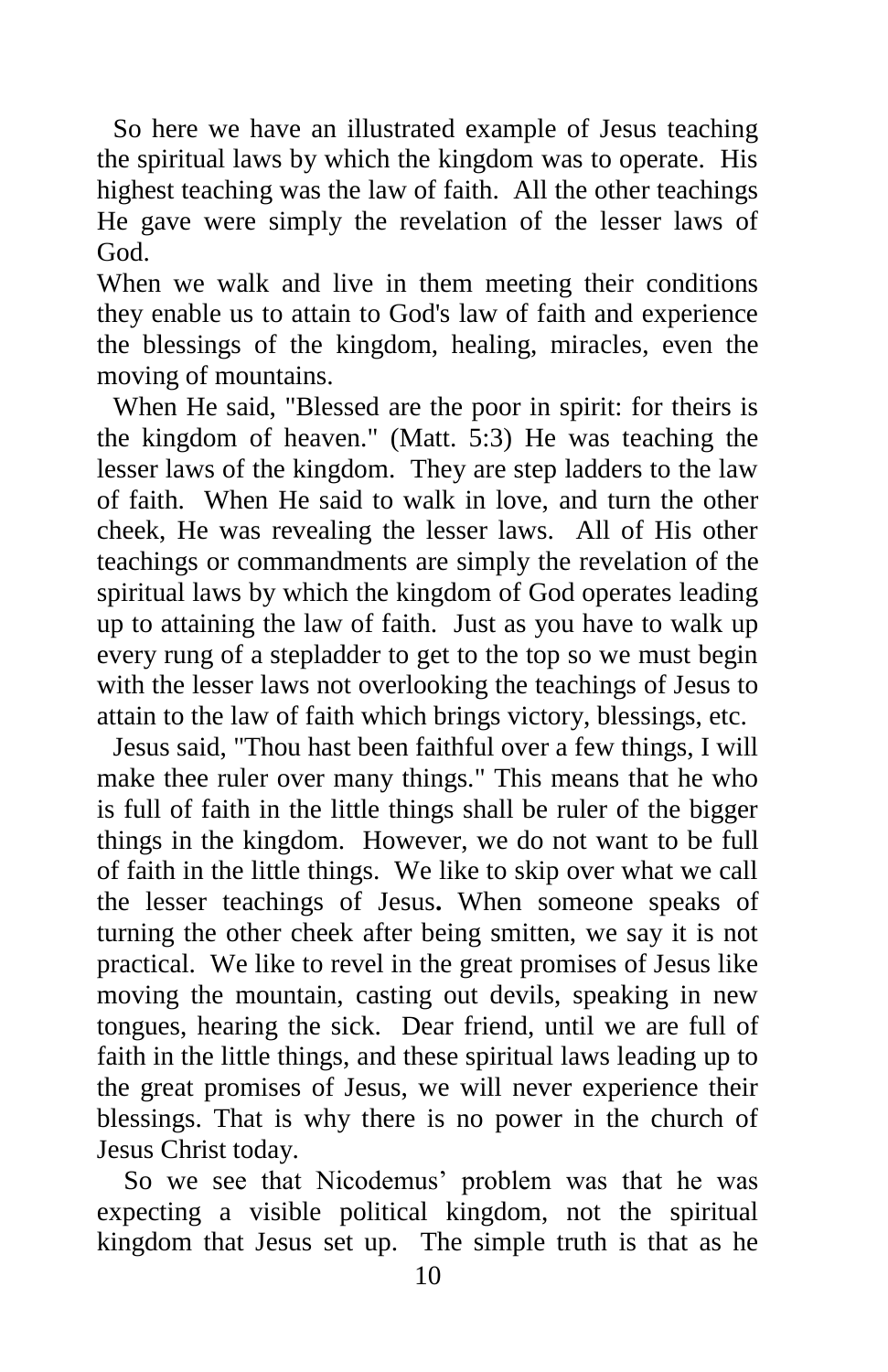spoke to Jesus, the Kingdom of God was around him, but Nicodemus could not see it. Jesus had been teaching the spiritual laws by which the kingdom operated. The little people who believed and met the conditions with Jesus in the spiritual laws were reaping blessings. The lame were walking, the blind were seeing, lepers were cleansed, and the dumb were speaking. The kingdom of God was flowing all around Nicodemus, but he could not see it. Jesus said we must be born again of the Spirit of God. We have to be transformed from a carnal, physical, fleshly being into a spiritual being by the Spirit then we can see the spiritual kingdom,

 Jesus also said, "Except a man be born of water and of the Spirit, he cannot enter into the kingdom of God." When I was in theological seminary, I was told that the proper interpretation of this verse was that being born of water signified the first natural birth, because there is the bursting of the water when a child is born in the womb of the mother. As there is much water connected with the birth of a baby, they said being born of the water was the natural birth.

 The second part of the statement was to represent the spiritual birth. This interpretation was given to me, because those who taught me were yet carnal Christians. They came to the scriptures with their carnal intellect and got a carnal interpretation of being born of water. If they had waited, as spiritual beings must, on the revelation of the Spirit of God, He would have revealed the true meaning of being born of water.

 In the symbolism of scripture, water is often a type of the word of God which washes all the false ideas out of our heart replacing them with truth. So the scripture is speaking of being regenerated by the washing of the water of the word. So we can hear Jesus saying to His disciples, "Now ye are clean through the word which I have spoken unto you." John 15:3. The word is the washing agent.

 In the process of being born again, the Spirit of God uses the word of God to get in our heart and drive out all the false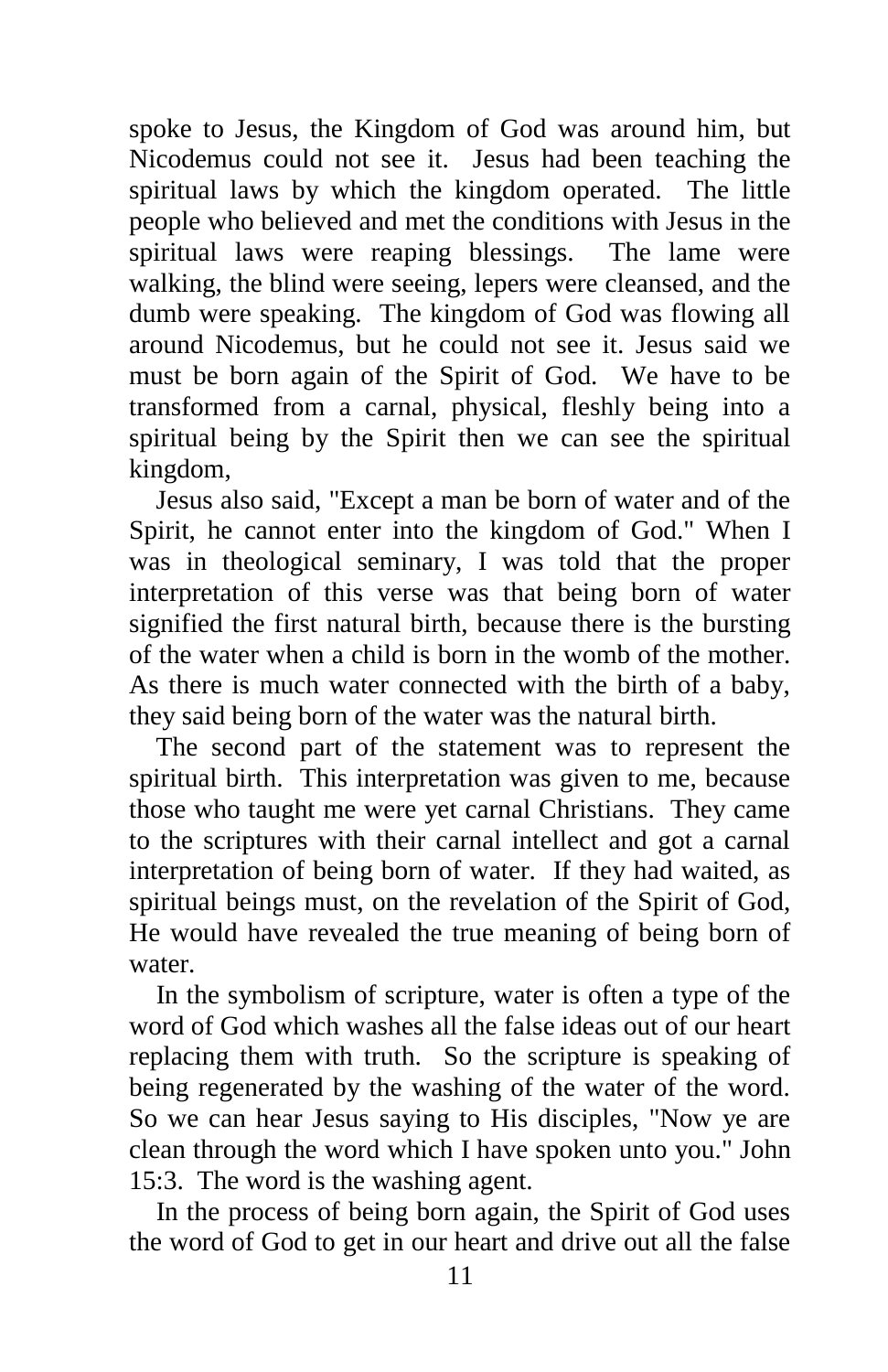ideas. When we accept the truth through the word, the Spirit Himself enters our hearts and changes us from a carnal being into the spiritual. Henceforth, we are born of the water and of the Spirit.

 Next we need to understand what it means to enter into the kingdom of God. It does not mean to go to a far off Heaven some day. It means partaking of the blessings of the kingdom through meeting the conditions of the spiritual laws. As the Holy Spirit, who is given to us through Christ's atonement to dwell in us to lead us into all truth, reveals to us all truth and more and more of the laws of God's kingdom, then we enter deeper and deeper into the experiences of the Kingdom of God. This is entering into the kingdom.

It is one thing to see the kingdom and another to enter into it. There are many Christians today who have been born again of the Spirit, and they see the kingdom. They see that it is a spiritual kingdom and that it operates upon spiritual laws. But they do not want to let go of the old carnal, physical worldly life they are living to become spiritual beings and live a spiritual life according to the laws of the spiritual kingdom. Therefore, they do not enter into the kingdom and partake of its blessings. That is why you see the carnal fleshly church powerless today.

In the church today, we have ministers who do not believe in the Baptism of the Holy Spirit, the gifts of the Spirit (word of wisdom, word of knowledge, faith, gifts of healing, working of miracles, prophecy, discerning of spirits, divers kind of tongues, interpretation of tongues ... I Cor. 12:8-10) that is given to us

in the law of faith today. The only thing they believe is the literal truth that Christ died for our sins. This is all they preach. They have been born again but have not fully yielded to the Spirit and have not seen the kingdom in all its glory. They are yet carnal, and we speak this without criticism but as a matter of absolute truth. Therefore, these are the only terms they can speak in. Like Nicodemus, they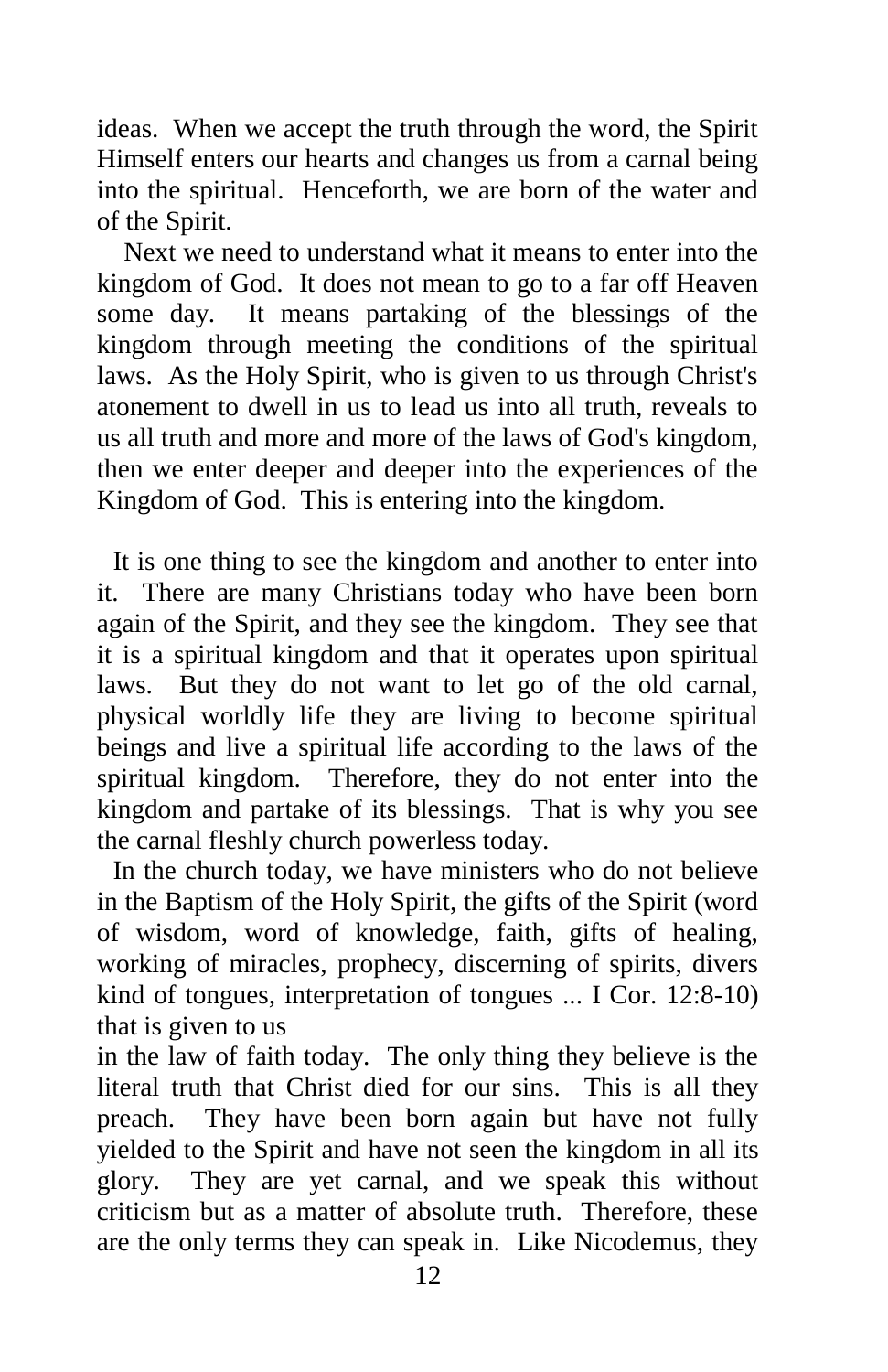are good men, but they just have not seen the kingdom. Like Nicodemus they believe the Bible and are sincere, but yet carnal and fleshly.

They do not know what the kingdom is all about and that it is all about them today. They have placed it far out in the future. They say when the millennium begins, the kingdom will have come. They speak of the millennium as the kingdom age. They say some day when the kingdom begins we can have perfect health, perfect peace, perfect joy, and the miracle working power of God and victory. They do not know that the kingdom began over 1900 years ago even as Jesus told Nicodemus that he needed to see the kingdom.

There are millions of people across the earth who are being taught the laws of the kingdom. They are believing them just as they believe in Jesus. Because of this, spiritual and physical eyes are being opened, spiritual and physical deaf ears are hearing, etc. However, there are still those who do not see anything but say, "Someday the kingdom will come."

A great portion of the Church today is making the same mistake Nicodemus and the Jews made. They are expecting a literal, physical, political kingdom. They expect Jesus to come flashing back at any moment and with supernatural power overthrow all the world's governments by Himself, then sit on a visible throne and rule the earth and they with Him. They expect that when Jesus comes back, He will instantaneously perform a miracle and all the lazy, unspiritual unconcerned Christians will become just like Him. It sounds like a beautiful idea, but that is not what the Bible teaches.

 Ephesians 4:15 says, "But speaking the truth in love, may grow up into Him in all things, which is the head, even Christ." We are to grow up in faith, holiness, revelation, power, etc. so as I John 3:2 says, "When he shall appear, we shall be like him; for we shall see him as he is." It does not say that we shall be made like him after He comes, but we shall be like Him when He appears,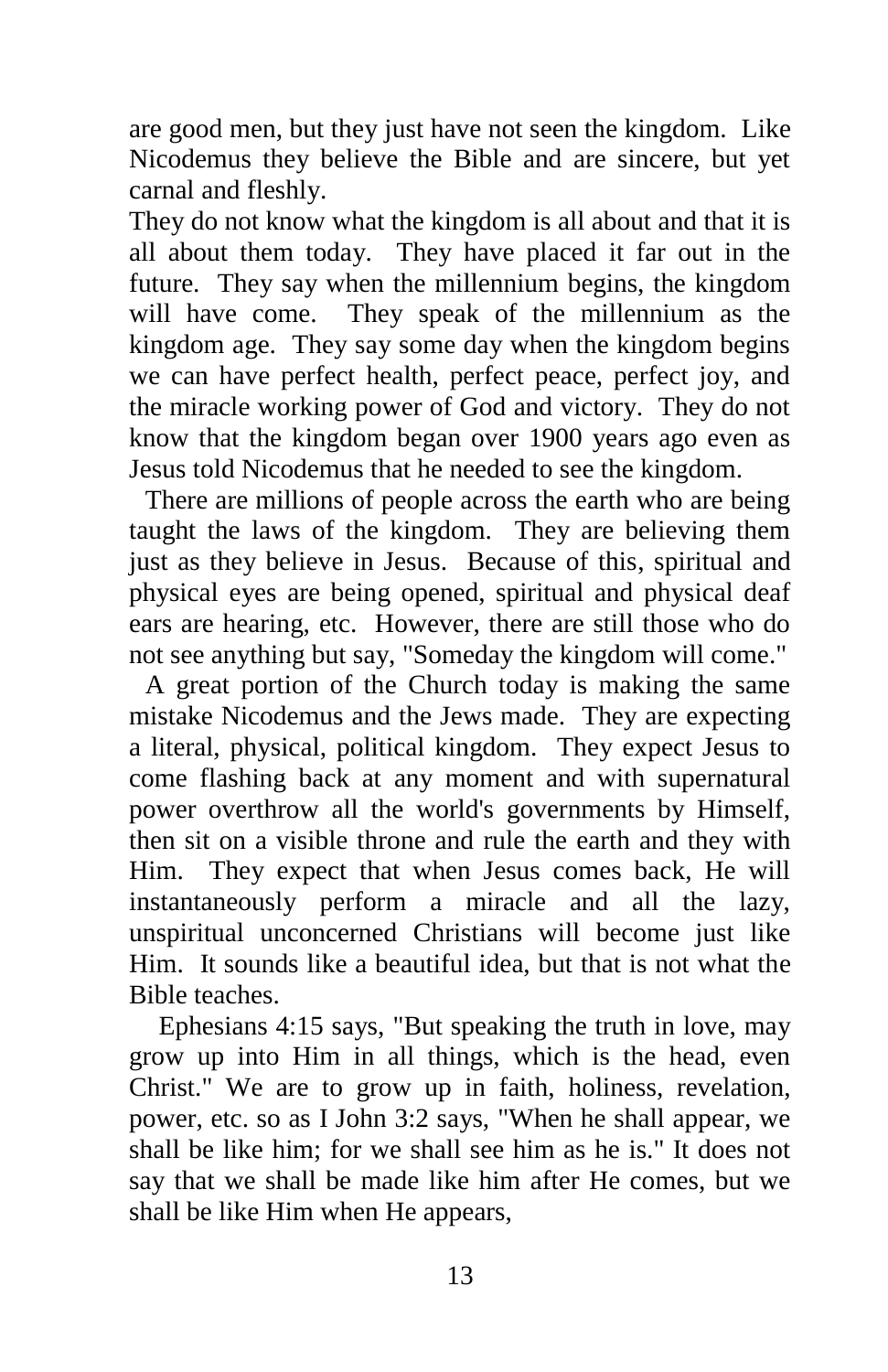When Christ rules the earth during the millennium, Jesus is not going to be sitting on a visible throne ruling over us. When He shall appear, we shall be like Him. He will not be ruling over us but He'll be one of us. We shall be ruling with Him. The Christ that shall rule in the millennium will be the Body of Christ, a many membered body. Jesus is Lord over us now, but He does not want to Lord over us then. He wants to make us like Him. He became Lord over us that He might lift us up to His level so that the Father might rule through all of us as the Body of Christ. He is our Lord now, but then He will be our Brother. This is why in Hebrews 2: 11 it says, "For both he that sanctifieth and they who are sanctified are all in one: for which cause he is not ashamed to call them brethren.

 So the kingdomof God is not going to come in the future, it came over 1900 years ago. It is not and never will be a physical, political kingdom with one man sitting on a throne ruling over other men. It is going to be a spiritual kingdom with the Spirit of Christ ruling through all the members of the Body of Christ from within their hearts. This is why Jesus tried through His teachings to get men to see the kingdom of God. He tried to turn them from the idea that it was a physical kingdom. This is why He said the kingdom was like a grain of mustard seed which is planted.

 The mustard seed is one of the smallest seeds but grows into a giant tree where the fowls of the air can come and rest in its branches. That is the way the kingdom of God is. It started off through Jesus, His disciples, then 3,000 on the day of Pentecost, 5,000 with the lame man getting healed at the gate of the temple. The laws of the kingdom were operating just as powerful in Peter's day as they will be in the millennium. They were operating so powerful that Peter just passed by people who believed and met the conditions of the spiritual laws of faith, and as his shadow passed over them they were healed.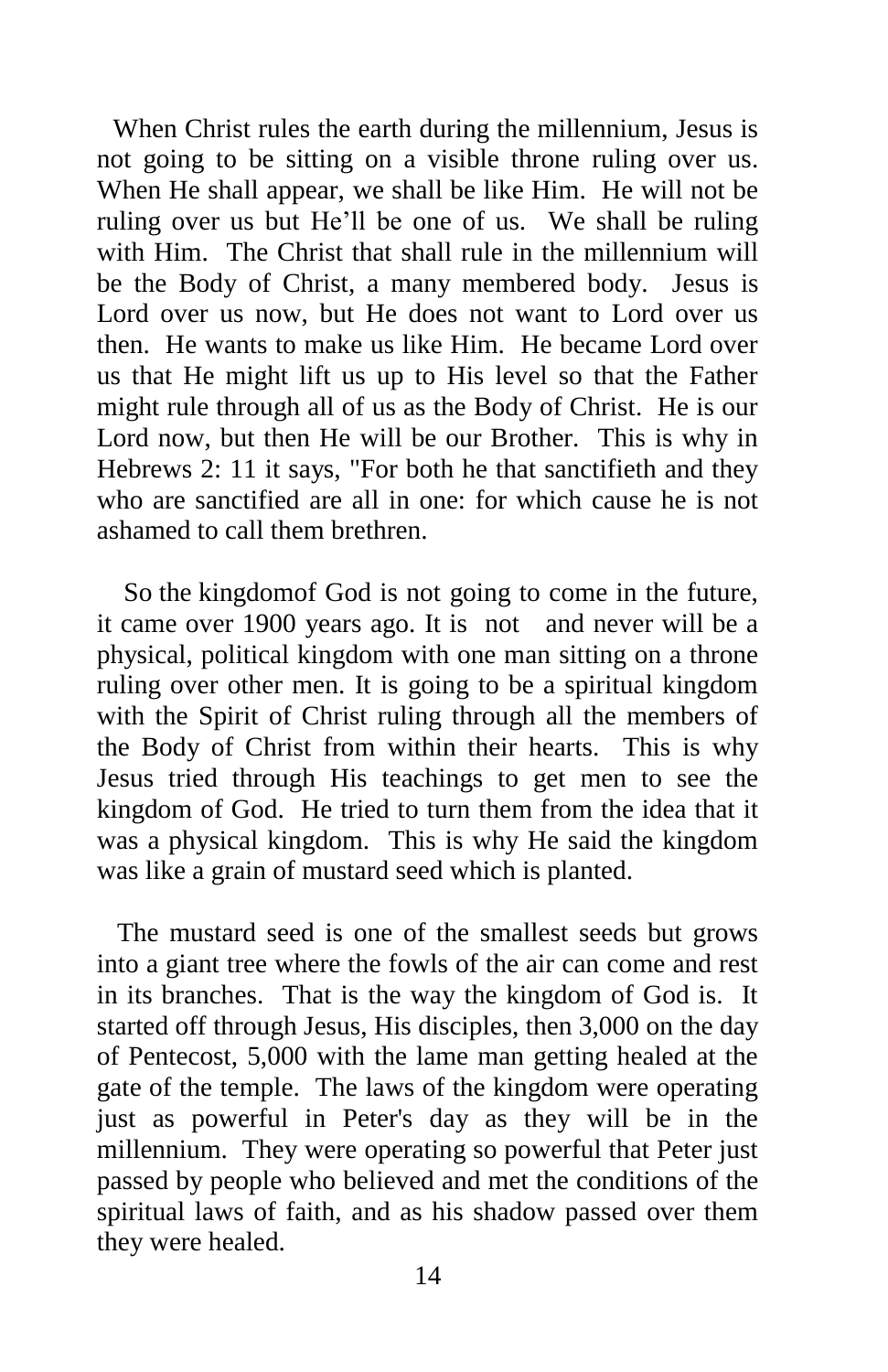The final step in God's plan is to set up the kingdom in the earth. He wants to cleanse us and make us holy vessels to enter into and lead us in all truth and reveal all the laws of the kingdom so that we can walk and live in them.

 "Yea so the Lord would say unto my people. Lift up thine eye. Look above. Turn thine eye away from the visible to the invisible. Even as my servant Paul said, while we look not on the things seen but the unseen things. There thou shalt see me in all my glory my people, for I have set Myself in the earth in my kingdom that thou mightest see me with the eye of the Spirit." (word of prophecy)

 So the problem with much of Christianity today is that they cannot see the kingdom in all its glory. They are not entering into it in all its glory, because they will not let the Spirit of God lead them out of their carnality, their fleshliness, their worldliness and enable them to become spiritual beings and see the kingdom and enter into it.

 Jesus said, "That which is born of the flesh is flesh; and that which is born of the Spirit is spirit." Never the twain shall meet. The kingdom of God shall never be a visible carnal kingdom operating on political laws. It will always be a spiritual kingdom. You can never partake of its blessings through carnal means, through the use of fleshly powers, promotions, organizations and the spending of a lot of money. That which is of the flesh is flesh, and it begets flesh. Only when one has been transformed by the Spirit of God to a spiritual being and is led by the Spirit and filled by the Spirit and empowered by the Spirit by the use of the spiritual instruments of prayer and faith, can we overcome the spiritual enemy. Only then will the spiritual kingdom of God stand in the earth in all its glory.

 There is not going to be an overthrowing of the world by a mighty flash of Jesus' power. Whatever Jesus does He is going to do through His Body, through the Spirit of God that dwells within us. The kingdom is here, but it is not here in its fullness yet. It is going to be here in its fullness when carnal fleshly Christians become spiritual and see and enter